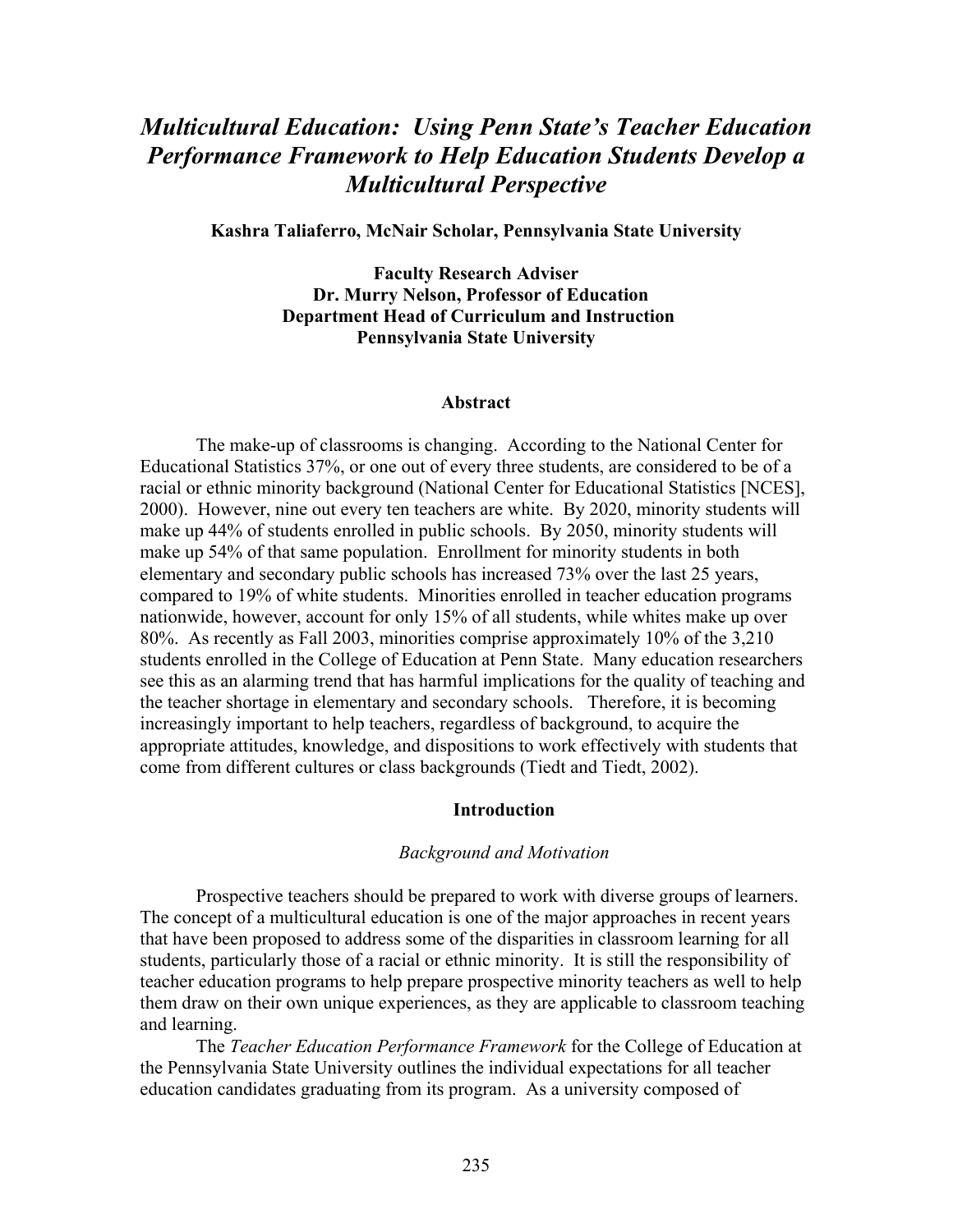predominately white, monolingual students, it is imperative that the College helps their students to develop a more multicultural perspective early in the program at the university.

*Challenge Five* of the "Assessment of Progress Towards Implementing A Framework to Foster Diversity at PSU: 1998-2003" listed the freshman seminar as one of the college's efforts to support a multicultural curriculum, however each freshman seminar varies widely in the structure in which the material is presented.

Although the language of the framework and the college, itself, do express some means of support for addressing issues of diversity, it is the issue of implementation that raises some concerns. The major goal of this research is to study possible means of further implementing aspects of multiculturalism into the teacher education program by developing a unit on multiculturalism in the freshman seminar course that is required of all students entering the College of Education at Penn State.

# **Explanation of Terms**

*Multicultural Education*: An educational reform movement whose major goal is to restructure curricula and educational institutions so that students from diverse backgrounds will experience equal educational experiences.

*Culture*: The set of beliefs, attitudes, and values that define a person or group.

*Cultural Responsiveness*: The skills, beliefs, and concepts that guide student-teacher interactions in the classroom setting that views cultural diversity as a resource rather than a problem.

# **Research Questions**

The following are the questions that guided this research and that it seeks to answer:

- 1. How does the performance framework address issue of diversity in terms of teacher preparation?
- 2. If there is evidence of language regarding issues of diversity within the framework, how is it implemented throughout the curriculum?
- 3. What possible models exist that can be used to improve the curriculum to address multicultural issues?
- 4. What approach could best be used to introduce multicultural issues early in the teacher education program?

# **Current State of Teachers In Terms of Diverse Make-Up**

 It is clear that the low percentage of minority teacher education students enrolled in prospective teacher programs should be alarming. This disparity between high percentages of students of color and teachers illustrates potential for drastic changes in national education policy. Minority-serving institutions (MSI's), which include historically black, Hispanic-serving, and Tribal Colleges, graduate nearly half of all minorities with teaching degrees (www.ihep.com/Org.php?parm=Press/pr21.htm, 2003).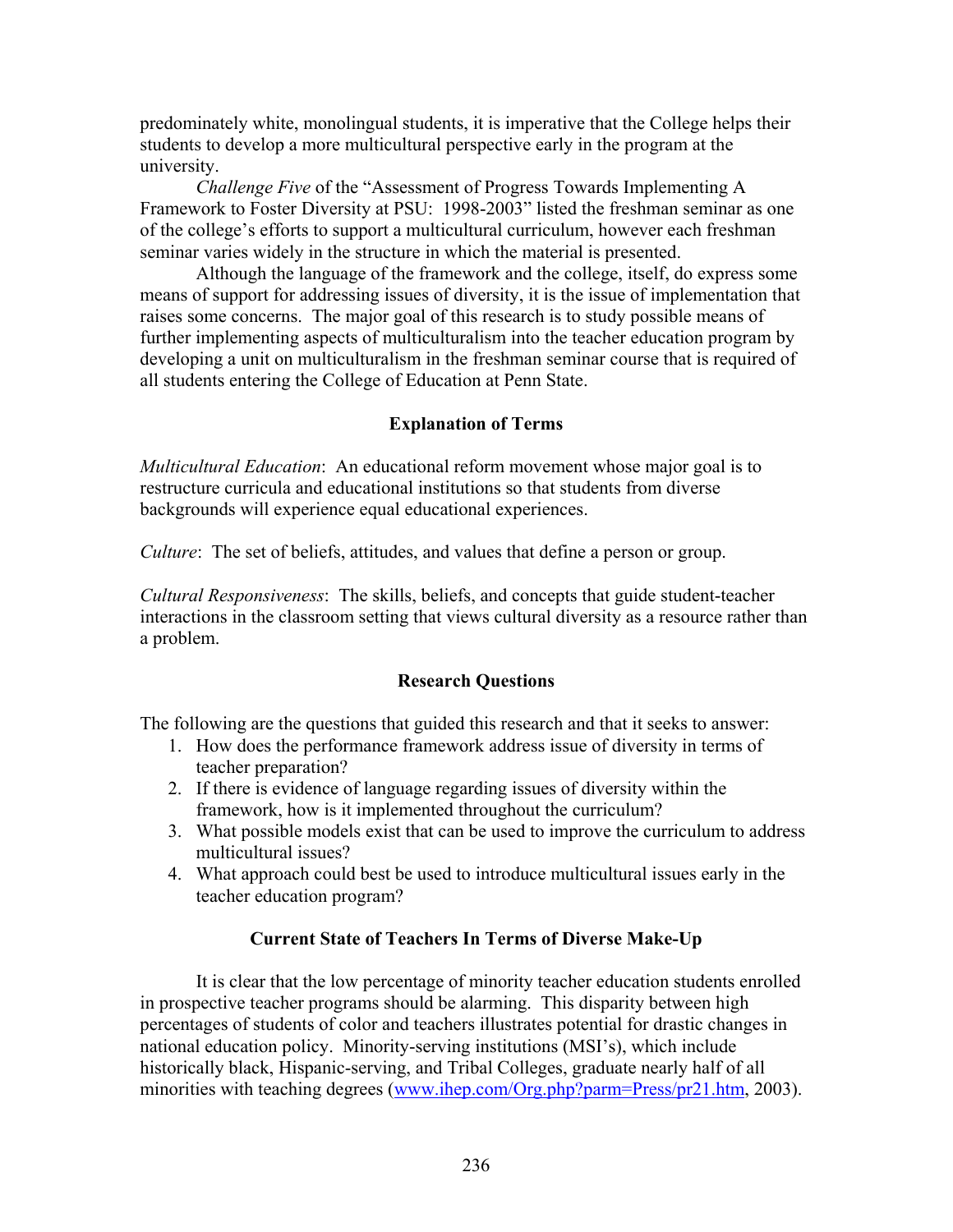In this press release from the report "Educating the Emerging Majority," it states that although MSI's get 36% less funding than other universities, they award 46% of teacher education bachelor's degree for African American students, 49% for Hispanics, and 12% for American Indians.

One of the major issues that has added to the low numbers of minority students enrolled in teacher education programs nationwide have to do with low teacher pay. Raising the salaries of teachers to levels of other professions that make invaluable contributions to society was one recommendation that the report stated to help raise the numbers. Another recommendation was to create a national study to identify specific factors that lead to changes in enrollment among minorities in teacher education programs.

Regardless of background, it has become imperative that teachers are prepared to teach racially, ethnically, economically, and linguistically diverse groups of students (Lucas and Villegas, 2002). Lucas and Villegas' proposed approach to creating culturally responsive teachers states that most teachers teach how they were taught. In addition, most of them spend only one semester in a classroom with one teacher before completing their pre-service education. This, in Lucas and Villegas' opinion, is not sufficient in giving prospective teachers the preparation they need to work effectively with diverse groups of learners. It is this issue that drives the vital concept that teacher education programs prepare their teachers, regardless of racial or ethnic background, to develop multicultural perspectives for the classroom.

Their approach also states that universities as institutions should in addition to creating culturally responsive teachers, they should be committed to diversifying the teacher force. Mission statements alone do not bring about change. Therefore, it has become important that colleges and universities make efforts to start rethinking general education courses and electives to help their teacher education students develop a more multicultural perspective (Lucas and Villegas, 2002).

| Table I                                                                            |
|------------------------------------------------------------------------------------|
| Distribution of the Student Population and the Teaching Force in Public Schools by |
| Race/Ethnicity, 1995-96. (Villegas and Lucas, 2002)                                |

|                 | White               | Of Color |
|-----------------|---------------------|----------|
| <b>Students</b> | 64.8%               | 35.2%    |
| Teachers        | $90.7\%$            | $9.3\%$  |
|                 | Source: NCES, 1997b |          |

#### **Lack of Multicultural Perspectives Impact on Public Schools**

 The educational system, particularly in the area of teacher education, must become more responsive to the needs of the growing population of students in order to stay in line with democratic principles that this nation was built on (Lucas and Villegas, 2002).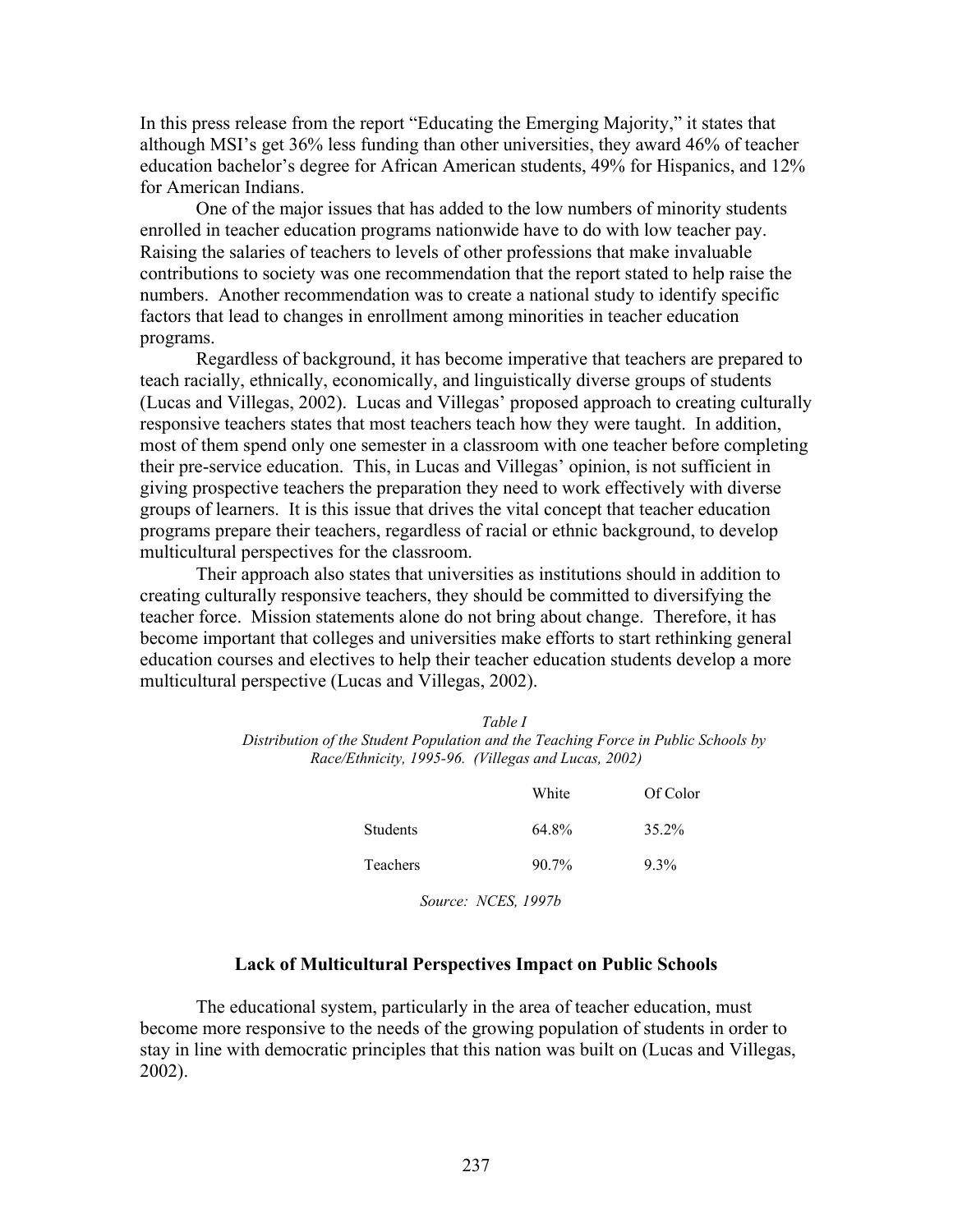The impact of a multicultural curriculum on this population of students can be showed in the many areas that constitute an achievement gap between minority and majority students. These areas include standardized test scores, the overrepresentation of minority students in special education programs, low-achieving instruction group designations, vocational curricular tracks, elevated high school drop-out rates, and low enrollment to postsecondary educational institutions (Educational Testing Service, 1994; Ekstrom and Villegas, 1991; Meier, Stewart, and England, 1989; Oakes, 1985; NCES, 1997c, 1999d, 1999b, 1999c; Tomas Rivera Center [TRC], 1993).

Because the majority of teachers are white, middle class, and English monolingual, it creates a challenge for teachers to design instruction that builds on the background experiences and capitalize on the background experiences of their students (Fuller, 1992; NCES, 1993a; Zimpher and Ashburn, 1992). In support of this idea, *Teaching in the Secondary School* states, "if you are a member of the white majority, you may well live in a world where perspectives of your own group are so dominant that you may fail to recognize that you have a worldview that may differ from that of members of other cultural and ethnic groups" (Armstrong and Savage, 2002).

| Race            | 1995    | 2035  | 2050     |
|-----------------|---------|-------|----------|
| White           | 67.6 %  | 49.5% | 43.9%    |
| <b>Black</b>    | 14.7%   | 15.8% | $16.0\%$ |
| American Indian | $1.0\%$ | 1.1%  | $1.1\%$  |
| Hispanic        | 13.1%   | 25.8% | 30.25    |
| Asian           | 3/6%    | 7.8%  | 8.8%     |

*Table II Current and Projected Distributions for Five to Nineteen Year Olds in the United States by Race/Ethnicity (Villegas and Lucas, 2002)* 

*Source: U.S. Department of Commerce, 1996. Calculations by authors.* 

#### **The Penn State Teacher Education Program**

 In *Challenge One* of the "Framework to Foster Diversity: 1998-2003" the college was asked to provide its own description of diversity and how that understanding is demonstrated within the college. It described it as "fostering and respecting diversity in ethnic, racial, and cultural identities as well as in philosophies and points of view along with sensitivity to issues surrounding gender identity, age difference, and challenges associated with disabilities of various kinds. It also stated that it had developed several courses that explicitly addressed issues of diversity.

In *Challenge Two* of the "Framework to Foster Diversity: 1998-2003" the college addresses the question of what visible support it had for diversity. It listed the 80 hours educational work experience requirement, student teaching placements, Urban and Middle Childhood Education degree, the Institution to Foster Multicultural Understanding and other urban programming as some concerted efforts to address the need to understand multiculturalism in the area of education.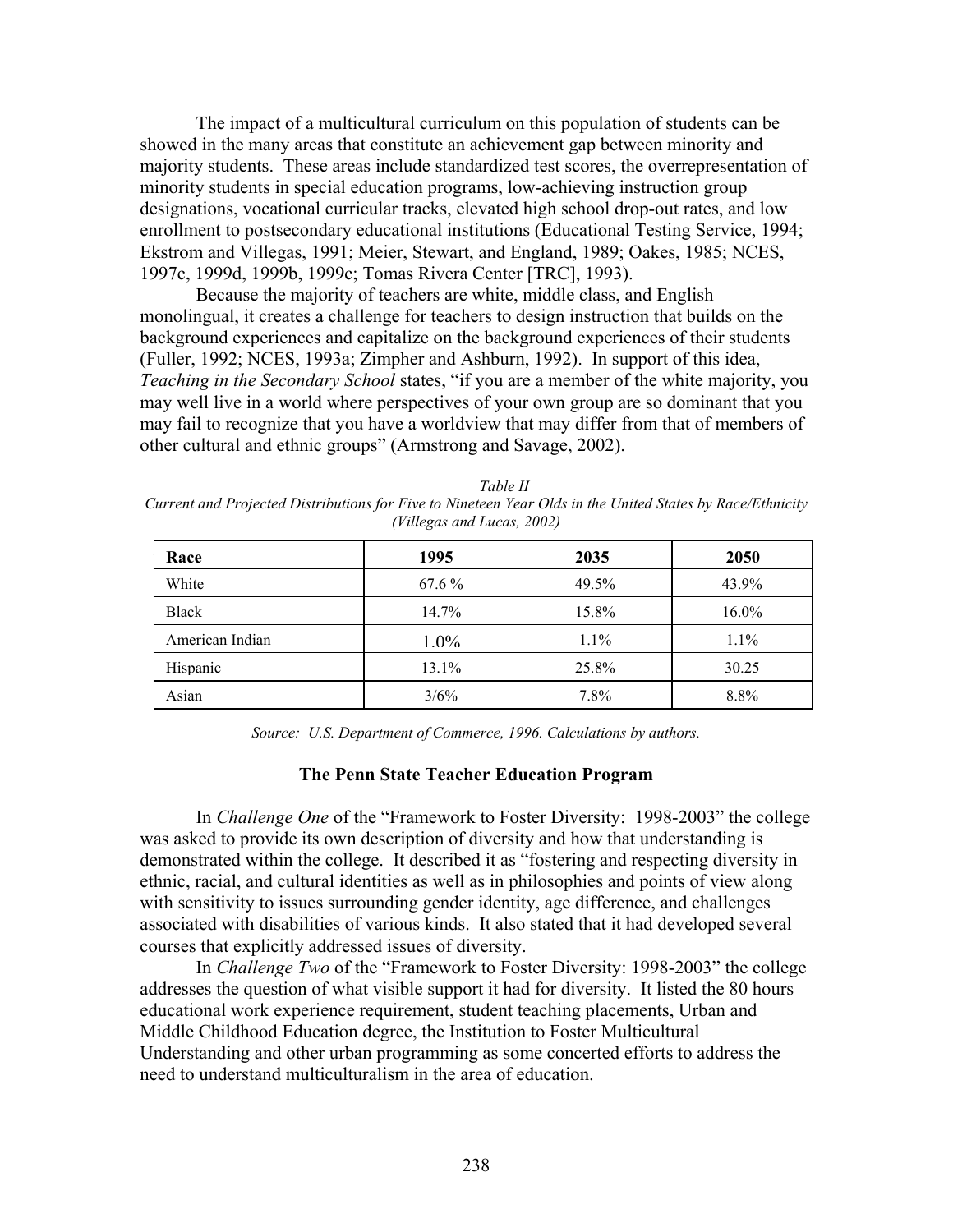The 80 hours of education work experience is required of all teacher education students before entering the college in their junior year. Half of those hours must be with learners of a different cultural, social, or ethnic background than the student. Although this introduces the student to the college's commitment to diversity, the student has a lot of flexibility in how to fulfill that requirement. Upon completion, the student is not given any specific guidelines on how to analyze their experiences in terms of possible future implications for teachers.

 Student teaching is another opportunity to expose teacher education students to diversity outside of the university setting. However, universities as institutions should be aware that this portion of the pre-service teacher program has a limited effect on the perspectives of their students who have little or no sensitivity to diversity (Lucas and Villegas, 2002).

 The freshman seminar, required by all first-year education students, is a fairly new aspect of the teacher education program initiated in the summer of 1999. The primary goal of the course is to guide education students through the transition from high school to college. The secondary goal is to acquaint first-year students interested in education with the college itself, including contemporary issues in education, multiculturalism on campus, in education, and in the society at-large, in addition to other careers in the education field. The seminar is composed of several sections, usually around seven or eight, which are each offered by different instructors. The instructors have their own unique abilities and expectations for the course, which in terms of multiculturalism presents some additional challenges.

#### **Current Definitions and Challenges of Multicultural Education**

"When we open ourselves to learning about the historical perspectives and cultural experiences of other races in America, much of what we discover is incompatible with our image of a free and democratic nation." (Howard, 2002)

 As earlier defined, multicultural education is a movement in education reform that is concerned with changing the way schools teach students to include the diverse perspectives that our nation represents. In his third edition of *An Introduction to Multicultural Education* Professor James A. Banks at the University of Washington, Seattle describes this reform movement as the efforts to enable an increased amount of interactions between student and teacher that builds upon the idea of cultural diversity as an enriching educational tool (Banks, 2000).

 In his book, *Studies in Comparative Education: Teacher Training and Multiculturalism*, Raul Gagliardi discusses the varying perspectives of multicultural education from around the world. It is not only the United States that is facing issues of diversity in the classroom as we move further into the millennium. He believes that teachers play a critical role in one of the more powerful educational strategies by promoting dialogue between cultures and obstructing the appearance of the phenomena of cultural intolerance (Gagliardi, 1995). Besides media and family, teachers are one of the most important aspect of any child's socialization process. Therefore, it is vital that teachers take this role seriously by helping to create responsible citizens that respect differences.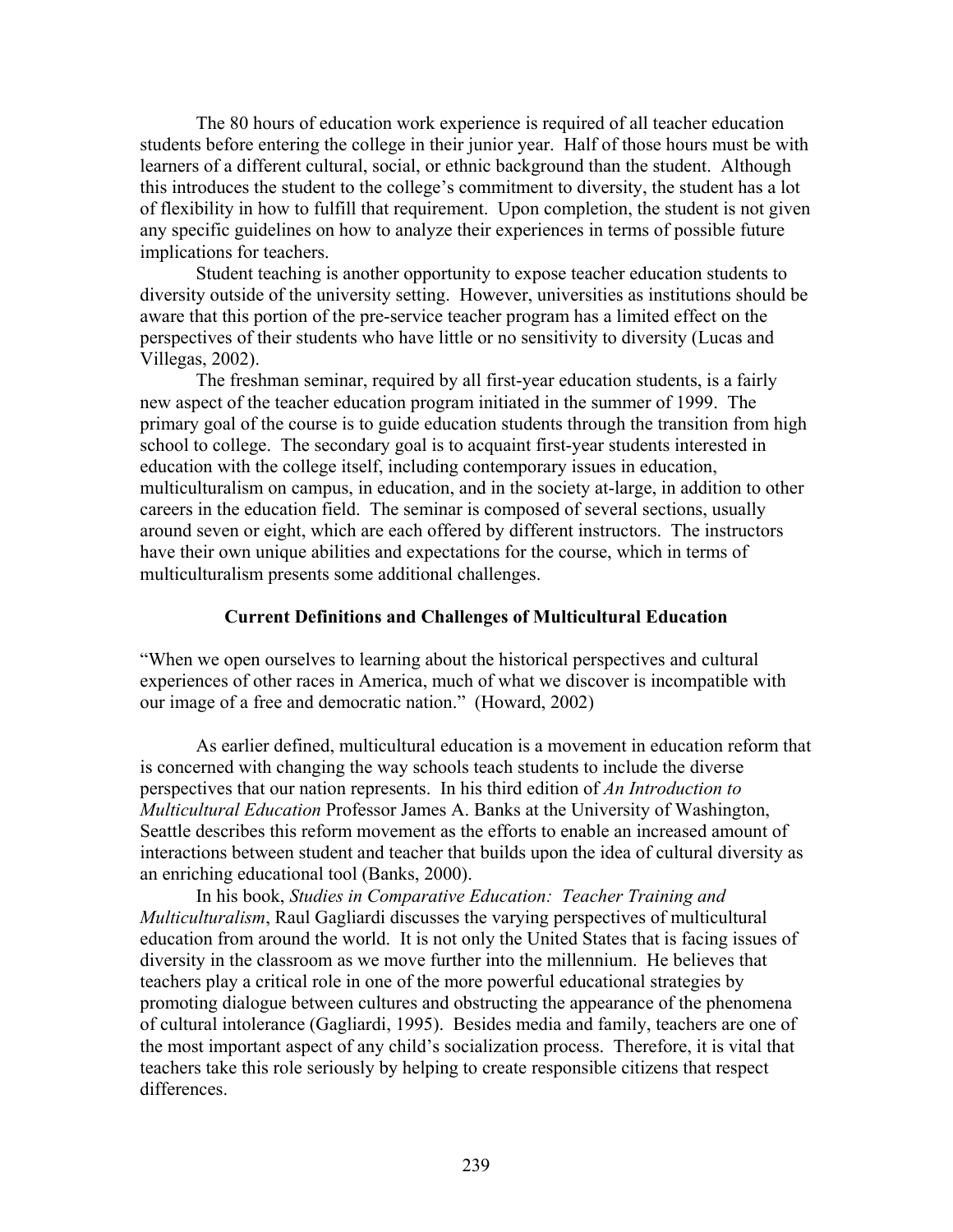Understanding pupil's learning difficulties is a fundamental element in any educational activity, particularly when teachers come from a different community than the students (Gagliardi, 1995). Learning style is inherent within multicultural education. Students learn differently. Whether they are hands-on, auditory, or visual learners, it is up to the teacher to make those types of connections with their students. Cultural differences also bring about some new issues. Teachers that misunderstand a student's cultural behavioral style may underestimate that student's intellectual potential and unknowingly misplace, mislabel and mistreat them (Bennett, 2003). The focus should be on how students learn rather than assuming whether or not they are capable of learning.

 Historically, there has been little concrete evidence that serious work has been done to address issues of race/ethnicity, class, and language in the teacher education curriculum (Villegas and Lucas, 2002). In some ways, this widens the gap between the white majority, middle-class, English-speaking teachers and their poor or minority students. The large-scale academic underachievement is evidence that the educational, social, economic, and political systems are not working as they should.

#### **Cultural Responsiveness**

 Often placed under strict curriculum guidelines, teachers get stuck in the mind-set of teaching to a test or teaching to a set of standards. Although these tests and standards have certain expectations, there is still much room for flexibility in terms of instruction. Cultural responsiveness seeks to provide teachers with some guidelines that they can work within to integrate ideas of diversity while using it as a resource rather than a hindrance in the classroom. In Villegas and Lucas' book, they present six strands that are inherently connected which illustrate some concrete ways that teachers can begin to explore some of these concepts. The first three strands examine any assumptions about schools and their relationships to society, poor students of color, and the work of teachers. The second three strands are practical examples of implementing aspects of culturally responsive teaching.

#### *Strand One: Gaining Sociocultural Consciousness*

 The idea that teacher education has the responsibility of developing specific strategies for learning about student individual and cultural background knowledge and experiences helps teachers to achieve a consciousness that is socially and culturally aware.

### *Strand Two: Develop an Affirming Attitude Toward Students from Culturally Diverse Backgrounds*

This is important in allowing prospective teachers to examine some of their own assumptions and perceptions about other groups to create an awareness of how these may potentially harm their ability to teach students effectively.

### *Strand Three: Develop a Commitment and Skills to Act As Agents of Change*  The main goal of this strand is to get teachers to develop a clear vision of their role and goals as educators. In many ways teachers can be seen as moral actors, but it is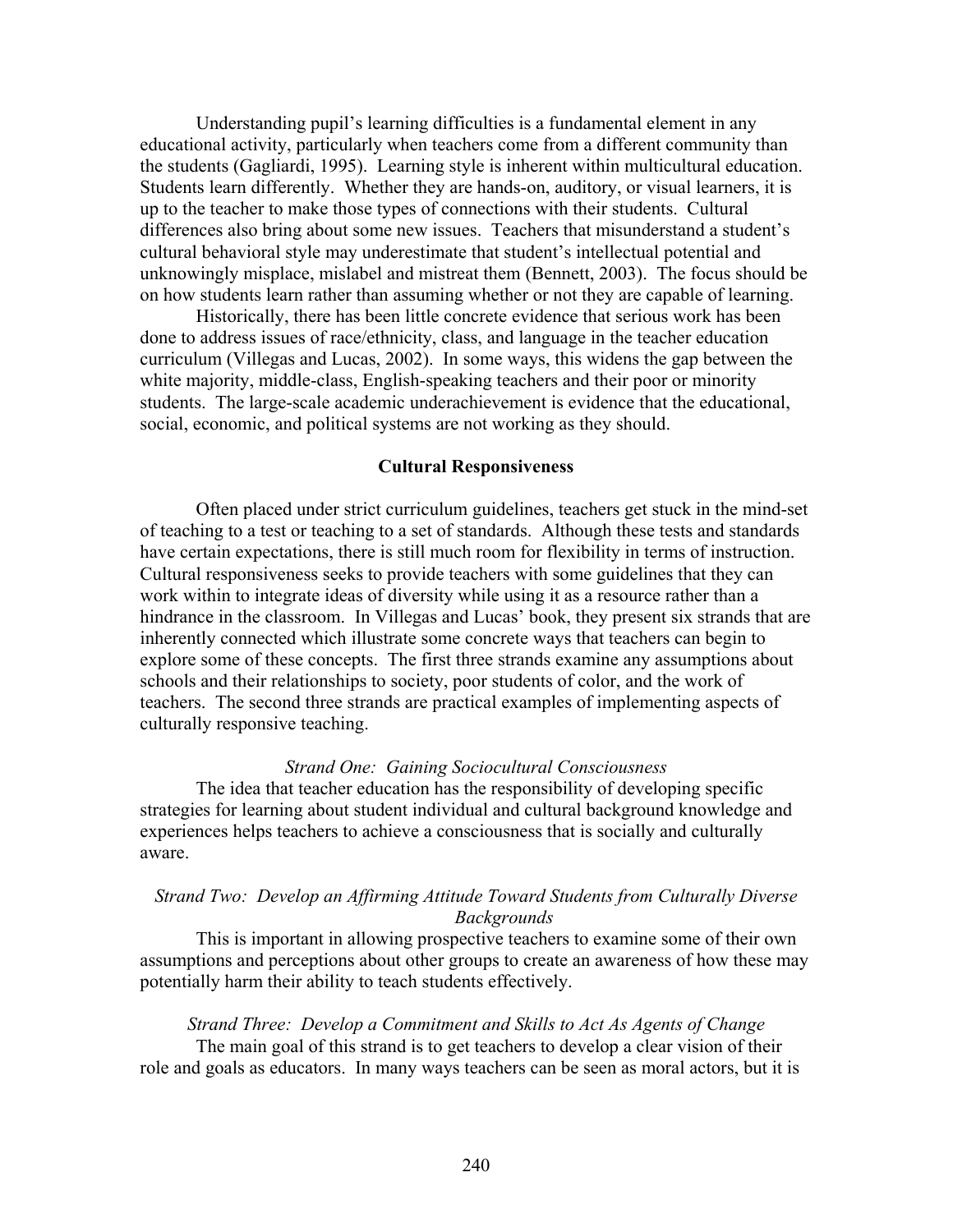up to the individual to decide how much of a moral actor that he or she chooses to be in the classroom.

*Strand Four: Embracing Constructivist Foundations of Culturally Responsive Teaching*  Constructivist foundations are composed of the transmission and the constructivist views. The transmission view sees school knowledge as a collection of facts, concepts, principles, and theories that compose the curriculum. The constructivist view perceives beliefs, assumptions, and theories as being shaped by individual experiences.

*Strand Five: Learning About Students and Their Communities*  To help promote student motivation in the classroom teachers should be aware of their students' lives, how they perceive school knowledge, prior experiences with the subject matter, and their community lives.

*Strand Six: Cultivating the Practice of Culturally Responsive Teaching*  In a multicultural society, it is the responsibility of educators continuously tailor instruction to individual children in particular contexts.

 Although these strands provide some specific contexts within which prospective teachers can be trained, without the support of the institution, they have no bearing. Traditionally, colleges and universities were not designed to promote values associated with diversity or serve diverse populations (Villegas and Lucas, 2002). However, in a diverse society it is vital that prospective teachers gain these types of experiences before entering a classroom of their own where they can put some of them to practice.

#### **The Concept of Self- and Social Construction**

 As *Strand Two* states, it is important for prospective teachers to grasp their own perceptions and assumptions of other groups to begin the process of self-reflection. Selfexploration is essential to the practice of becoming a culturally responsive teacher. In addition, teachers need opportunities for critical reflection for the variety of pre-service experiences (Villegas and Lucas, 2002). Becoming multicultural can be defined as the process whereby an individual develops competencies of perceiving, evaluating, believing, and doing in multiple ways (Dillard and Ford, 1996). This is the idea behind the process of self- and social construction. These four phases are the driving forces behind the conception of the unit that follows. However, in terms of self-reflection, I will be examining the first two phases.

#### *Phase I: Construction of Self*

 Constructions of self are the set of basic motivations, values, beliefs, and identities that makes up each individual person. Each person brings a unique history with her or him that influences her or his perceptions of self. These unique histories help create the social interactions in both learning and school context.

#### *Phase II: Deconstruction Through Critical Self-Reflection*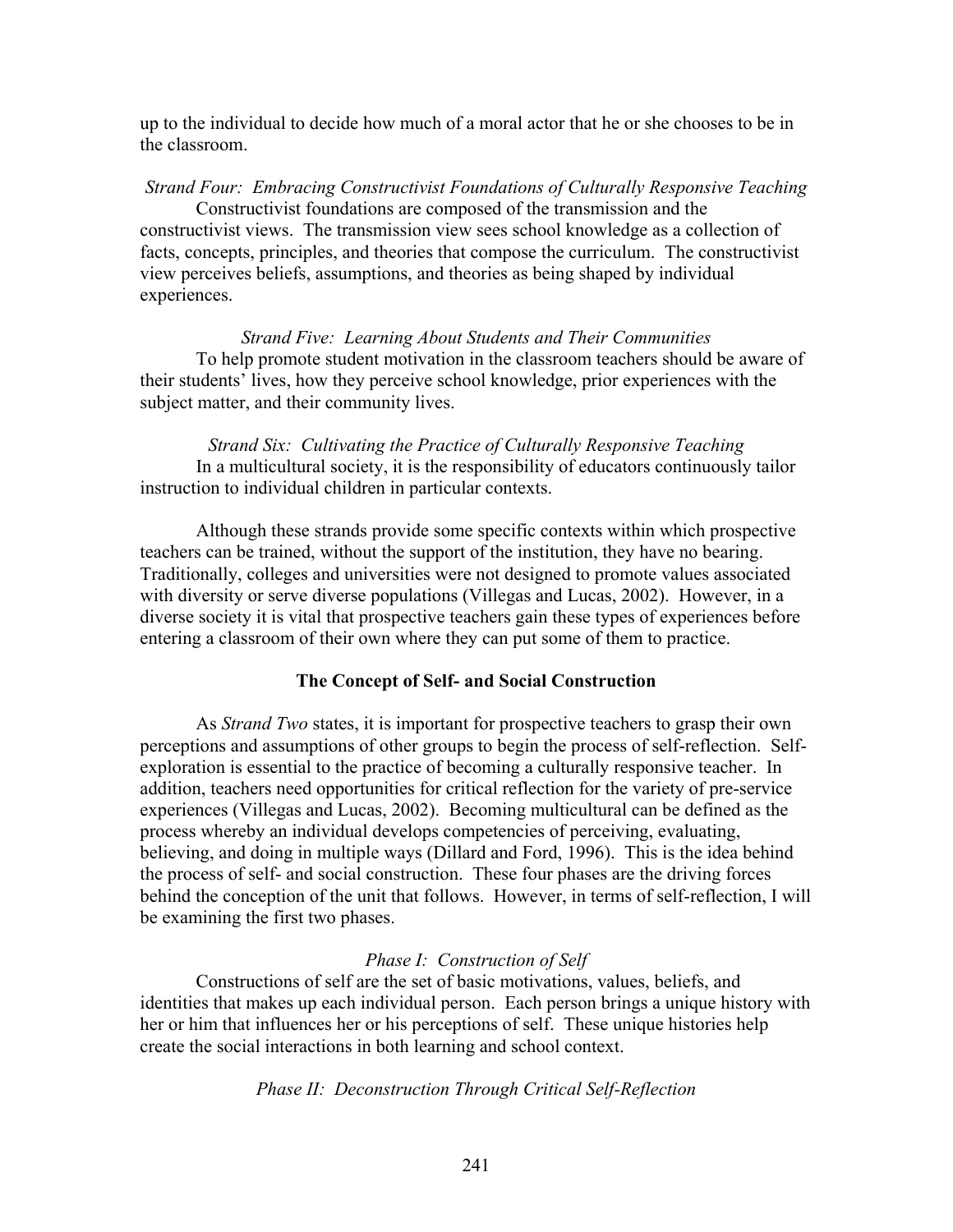The basic idea supporting deconstruction is that self-knowledge is crucial for understanding self as the subject and involves a combination of self-reflection on past events as well as the critical questioning of those experiences in the present. To aid this process, time and place for reflection in addition to the response of others are essential.

This idea supports the dialogic process that takes place in two arenas that include 1) the self and others and 2) self and the reflective self. It is through dialogue with others who may perceive the world differently from ourselves that inner dialogue can reshape those types of generalizations. Sharing personal histories with others enables the recognition of similarities and opens the door for understanding. However, reconstruction of the self begins with the feedback one gets when one acts from one's own personal perspective. Continuing these interactions with others followed up by internal reflection on those interactions cycles of instability and changing perspectives may ensue.

#### **Designing the "Multicultural Unit"**

The multicultural unit utilizes the concepts of self-construction, deconstruction, and reconstruction to allow the prospective teacher the opportunity for self-exploration primarily through open dialogue within the setting of the small group discussion and a variety of assessment tools. The approach proposed by Villegas and Lucas on culturally responsive teaching is also used to contribute to the set of small group discussion with guided questions in addition to several classroom activities. The assessments that are used are based on the language within the teacher education performance framework that stresses the need for its students to understand student diversity and how to tailor instruction to the needs of their students.

 The freshman seminar course lasts approximately fifteen weeks allowing for great flexibility for the seminar instructor. Because the concept of multiculturalism is already included within the syllabus topic list for the course, it provides easy opportunity for expansion. The unit itself is designed to last about six days. Depending on the flow of the class and what days the course is offered, the unit may last up to two weeks. A list of resources is included in the references section for instructor to consult for further information. In addition, it is encouraged that the instructor would also use the students as resources. The assessment and guided questions come from *Teaching in the Secondary School: An Introduction* by Armstrong and Savage*.* 

#### **"The Multicultural Unit"**

- *Day One:* Define several terms relating to multiculturalism (race, ethnicity, diversity, prejudice, culture). Students will also receive a multicultural inventory assessment to complete individually.
- *Explanation:* Depending upon the size of the course, the class may be split into four or five small groups. Together, they will come up with a group definition for each term. This idea is based on the second phase in which receiving feedback from other students and witnessing their reactions aids in the 'awakening' process. There are several inventories that allow students to examine some specific aspects of multiculturalism as they relate to them. For the remainder of the unit, these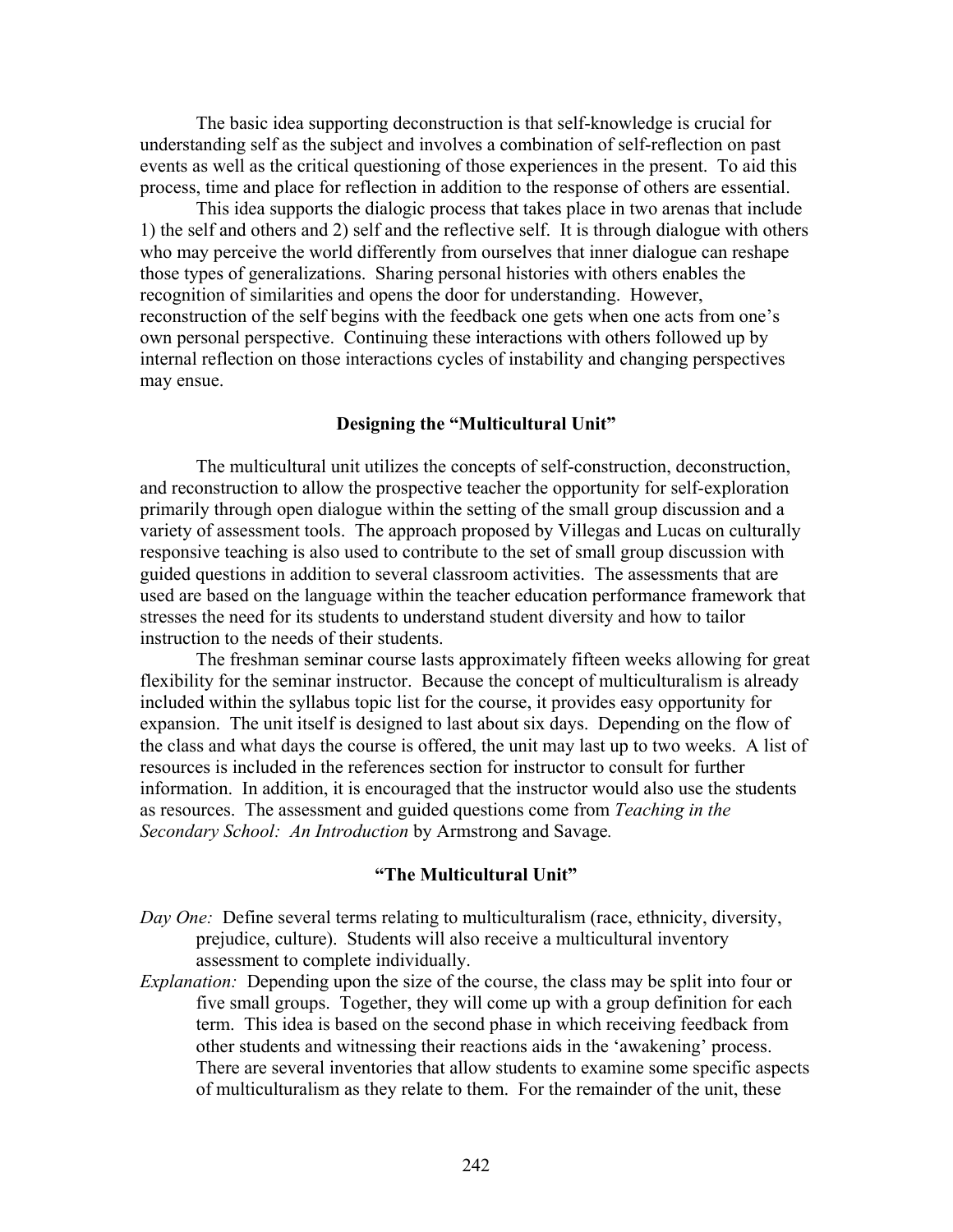definitions and inventories will allow the students to reflect on them and their process from the beginning to the end of the unit.

*Day Two:* Sharing first awareness or a major awareness of difference.

- *Explanation:* Having an experience and processing an experience are two very different things. This activity will also take place in the same small groups that the students were in the first day in which they will continue for the rest of the unit. This will contribute to a comfort level between the members of the group. The conscious awareness of these experiences and the feedback received from other members of the group will aid in the processing of those experiences and what that may mean for them as a future teacher.
- *Assessment:* The students will be given this writing prompt to answer and bring in for the next class period (How are my ideas influenced by the community I lived in and the schools I attended when I was a elementary/high school student?)
- *Day Three:* Present the first three strands of Villegas' and Lucas' approach to culturally responsive teaching as it applies to the importance of doing self-reflection. The brief presentation will be followed by small group discussion. The groups will be given the following questions to answer:
	- 1) How do I think individuals learn in the classroom?
	- 2) To what do I attribute lack of school success of students who are members of certain groups?
	- 3) Where did I get my ideas about good educational practice?

*Explanation:* These are not easy questions for anyone to answer. The goal of these questions is to get some positive interactions and allow the students to draw on their own personal experiences to better understand themselves.

Assessment: The students will be given the second writing prompt question that will relate to the day's discussion. They will be asked to describe:

- 1) Two examples of instruction that they believe went really well and why.
- 2) Their picture of the teacher as a change agent. Do you believe that teachers should take this role upon themselves?

*Day Four:* Share past learning experiences in which they learned about the "other." *Explanation:* Students will discuss in small groups the variety of learning experiences that they have had in their respective elementary or high schools in which they learned about a culture different from their own.

- 1) What was this topic related to?
- 2) Was the teacher enthusiastic about the topic?
- 3) What impression did learning about the topic have on you as a student?

*Assessment:* Students will be given a third writing prompt which will ask them to:

- 1) Describe what views they have about what the curriculum (based on subject area) should be?
- 2) Consider what would they as the teacher could possibly do differently to teach students about the same topic?

*Day Five:* Students will begin learning about and discussing specific techniques that they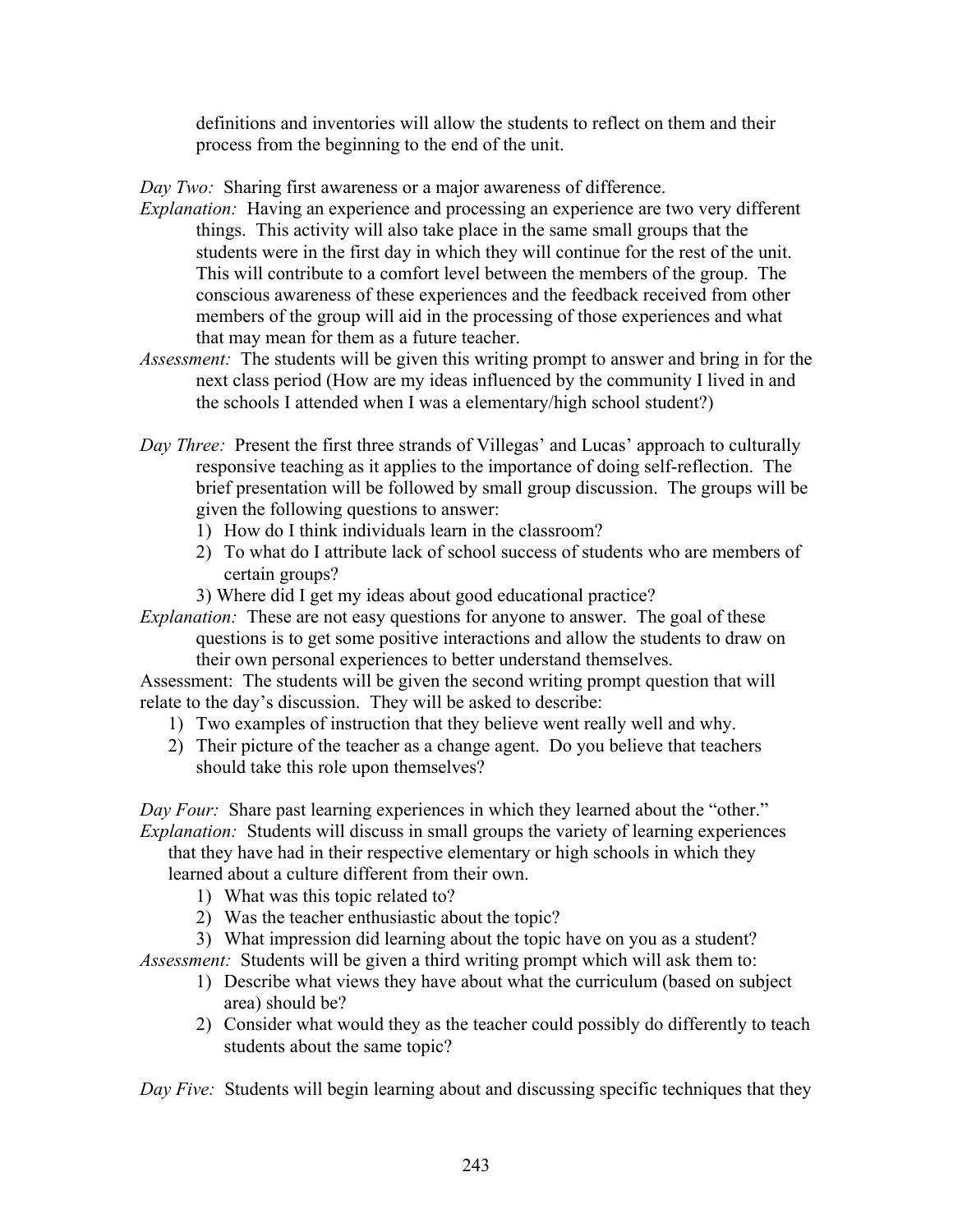can use to start putting some of the things they have learned into practice. Students will each describe the meaning of their first and last names.

- *Explanation:* This will show students that there is diversity within themselves even if It may not seem obvious. This will also be a good exercise that they can utilize in their own classrooms.
- *Assessment:* Students will be required to find an outside activity that they can use in the classroom to illustrate concepts of multiculturalism that can be easily integrated into their classroom instruction.
- *Day Six:* The students will bring in their examples of an outside activity on the last day of the unit and introduce it to the class. After a two to three minute presentation, the other students will be given the opportunity to ask questions. During the presentation they will have to include the answers to these three questions:
	- 1) What age group is this activity intended for?
	- 2) How is this activity administrated?
	- 3) In what subject areas could this activity be used?

*Explanation:* The students will be able to use each other as resources. In addition they will see practical applications that they can use.

*Assessment:* Students will prepare a written multicultural philosophy regarding their role as a teacher in presenting material from various perspectives.

### **Conclusion**

 The key to making the teacher education performance framework successful is in its implementation and reinforcement in other courses within the College of Education. Although the language of the framework expresses support for teacher understanding of diversity as it relates to classroom success, there needs to be further concrete support within the college to prepare teachers to understand its importance. It is vital that these types of experiences begin early in the student's experiences within the college. They not only help to reaffirm the college's commitment to diversity, but also show that the college values it as being important to teaching.

 The purpose of designing the unit for the freshman seminar course is to provide a practical example of implementation that would help introduce material to education students that they would be able to reflect back on throughout their preparation as teachers in the College of Education at Penn State. However, there are many challenges to implementing these changes. The misconceptions that are often associated with the notion of "teaching diversity" create a major barrier to bringing about institutional changes. Diversity is not meant to be something that should be taught. It should be something that people understand and come to appreciate for its values. As teachers, recognition of diversity, in its many forms, is essential to teaching and preparing students to be fully functional as democratic citizens, therefore this focus on diversity needs the support of its institution. Preparing instructors to incorporate the concepts of the proposed unit into the class curriculum is another major challenge. These are all areas of future research that would be needed before actual implementation can take place.

 The potential impact of the unit on the students can have many widespread implications. The opportunity for self-reflection is at the heart of the unit. As Dillard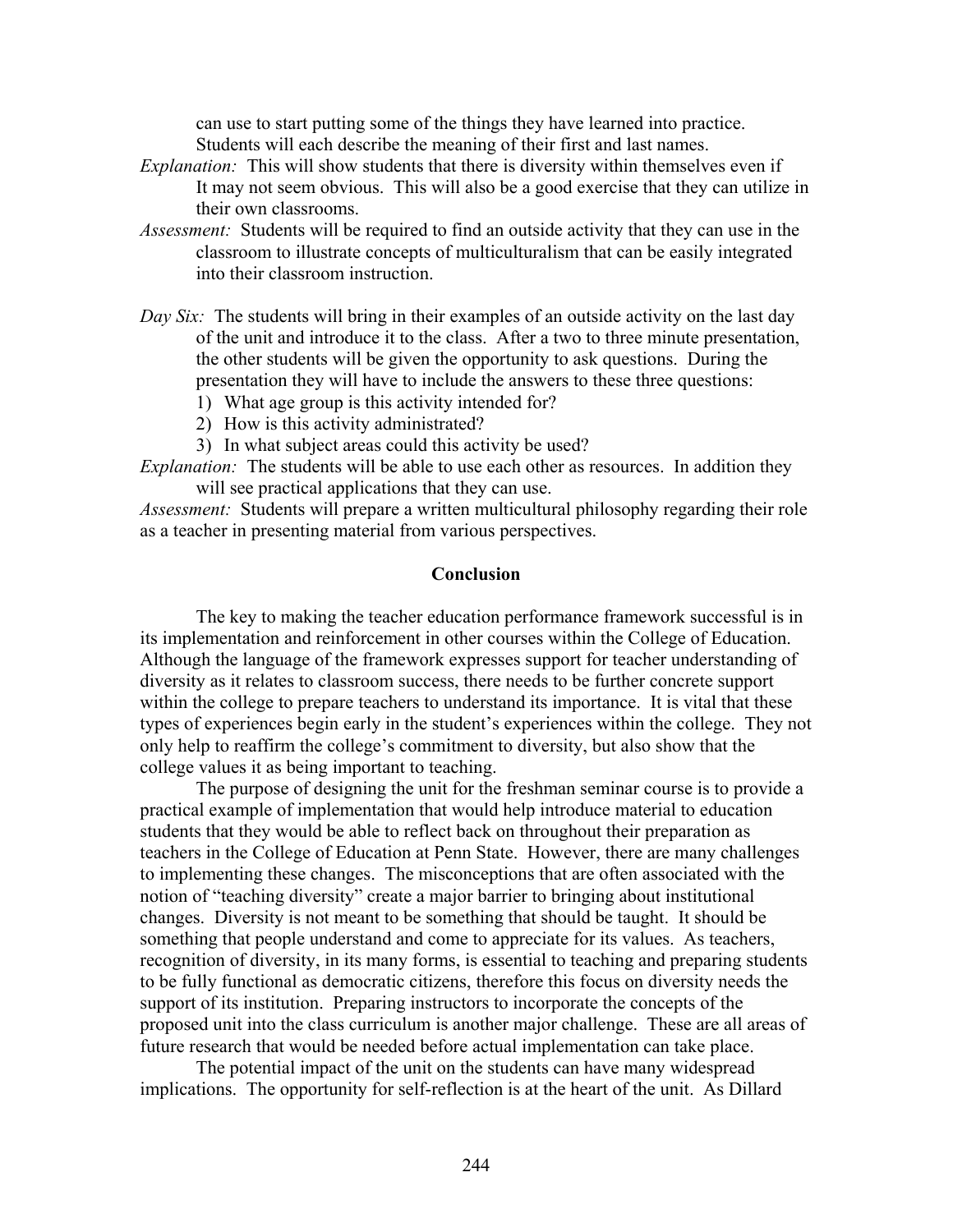and Ford noted, the process of self-reflection is vital to contributing to self-awareness before opening the door for possible change. Teaching is a very challenging job that requires teachers to understand their own strengths and weaknesses. If teachers do not take time out to evaluate their own perceptions of students and possibly other teachers, it could greatly hinder their ability to help their students reach their maximum potential in their classrooms. Interacting with other students in education courses will allow these prospective teachers the opportunity to learn from each other. Regardless of whether there is obvious racial or ethnic diversity in a classroom, students may share a wide spectrum of experiences throughout their own education and pre-service teaching experiences that have shaped them in various ways. The specific techniques in the class are also things that they can incorporate into their own classrooms to show that these concepts are very relevant to schools. With the demand placed on teachers to fulfill curriculum guideline, state and national standards, incoming teachers may feel the pressure to stick to strict classroom instruction to maintain their teaching positions. By providing an early introduction to multicultural concepts, teacher education students may develop an early appreciation for diversity that will give them a new perspective as lifelong learners. The vision that I have of the unit would be unfulfilled without the development of a curiosity and desire of the students to continue the internal awareness of the self as a life-long learner.

#### References

- Banks, James A. (2002). An Introduction to Multicultural Education.  $3^{rd}$  ed.). Boston, MA: Pearson Education Company.
- Bennett, Christine I. (2003). Comprehensive Multicultural Education: Theory and Practice.  $(5^{th}$  ed.). Boston, MA: Pearson Education Company.
- Children's Defense Fund. (2000). The State of America's Children: Yearbook 2000. Washington, D.C.
- Educational Testing Service. (1992). Trends in Academic Progress. Washington, D.C.: National Center for Educational Statistics, Government Printing Office.
- Ekstrom, R.B. and A.M. Villegas. (1991). "Ability Grouping in Middle Grades Mathematics: Processes and Consequences." Research in Middle Level Education 15, no 1:1-20.
- Grant, C. A. & Sleeter, C. (2003). Making Choices for Multicultural Education: Five Approaches to Race, Class, and Gender.  $(4<sup>th</sup>$  ed). New York, NY: Hermitage Publishing Services.
- Kiros, Teodros. (1998). Self-Construction and the Formation of Human Values: Truth, Language, and Desire. Westport, CT: Greenwood Publishing Group, Inc.